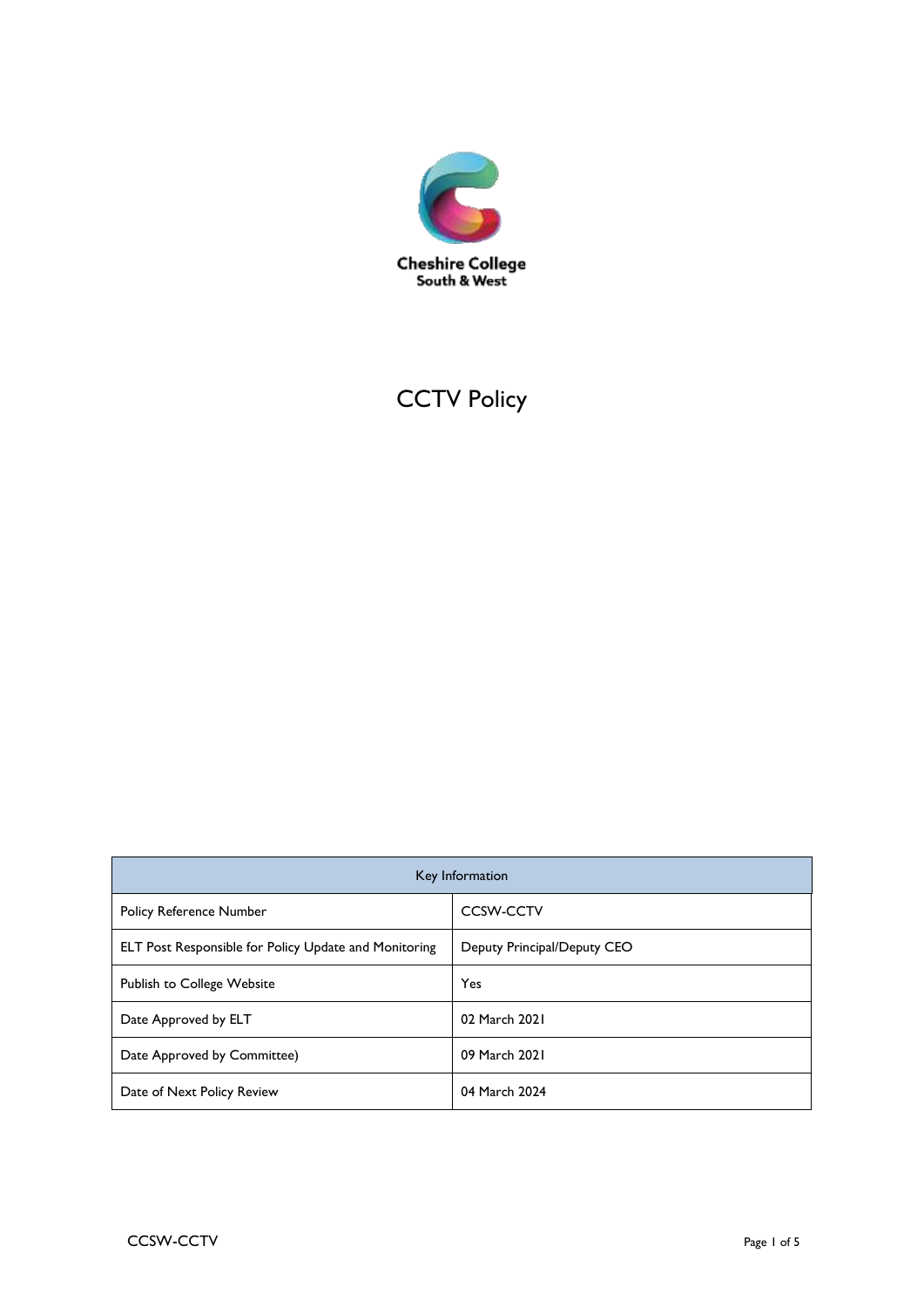# **1. Purpose**

- 1.1 The College uses closed-circuit television (CCTV) cameras to view and record individuals on and around its premises. This policy outlines the use of CCTV and the processing of data recorded by CCTV cameras to ensure that the College is compliant with data protection law and industry practice regarding CCTV.
- 1.2 The College recognises that images of individuals recorded by CCTV cameras in the workplace are personal data and therefore subject to the [Data Protection](https://southcheshire.sharepoint.com/sites/PoliciesandProcedures/Shared%20Documents/Data%20Protection%20Policy.docx) Legislation. The College is the data controller.
- 1.3 The College is committed to providing a safe and secure learning environment. The purpose of this document is to regulate the use of CCTV to monitor and record public areas for the purposes of safety and security.
- 1.4 This policy applies to the CCTV monitoring of all learners enrolled at the College. They apply to staff, contractors, service providers, clients, customers and visitors at site locations where a CCTV system operates. These guidelines do not cover the use of CCTV to monitor staff activities.
- 1.5 This policy must also be adhered to by any external security contractors operating on site, for example, for security monitoring during weekends and holiday periods.

#### **2. Responsibilities**

- 2.1 The designated person responsible for the CCTV monitoring system in College is the Estates and Facilities Manager.
- 2.2 The Estates and Facilities Manager will carry out regular checks to ensure that College policy is being complied with and to review whether the system continues to be effective in meeting its purpose.
- 2.3 The designated senior manager is the Deputy Principal/Deputy CEO.
- 2.4 Information about who is responsible for the College CCTV system, how the CCTV system is being used and its purpose will be notified to the Information Commissioner within the College's Data Protection notification.
- 2.5 A [Data Protection Impact Assessment \(DPIA\)](https://southcheshire.sharepoint.com/sites/PoliciesandProcedures/Shared%20Documents/Data%20Protection%20Impact%20Assessment%20Policy.docx) shall be carried out prior to introducing a new surveillance camera system, using sound recording or placing a new CCTV camera in a workplace location.
- 2.6 All staff who operate, manage or process images from CCTV must comply with this policy.
- 2.7 Staff or agency camera control operators shall not use CCTV systems until they have completed appropriate training to ensure they understand and observe the legal requirements related to the processing of relevant data.
- 2.8 Camera control operators will not monitor individuals based on characteristics of race, gender, ethnicity, sexual orientation, disability, or other classifications protected by the College's Equality & Diversity Policy. Camera control operators will monitor based on suspicious behaviour and/or the need to view the movement of traffic and people, not individual characteristics.

#### **3. CCTV Requirements**

#### 3.1 **Purpose**

- 3.1.1 The College uses CCTV around its site for the following legitimate business purposes:
	- 3.1.1.1 to prevent crime and protect buildings and assets from damage, disruption, vandalism and other crime;
	- 3.1.1.2 for the personal safety of staff, learners, visitors and other members of the public and to act as a deterrent against crime;
	- 3.1.1.3 to support law enforcement bodies in the prevention, detection and prosecution of crime;
	- 3.1.1.4 to assist in day-to-day management, including ensuring the health and safety of staff and others;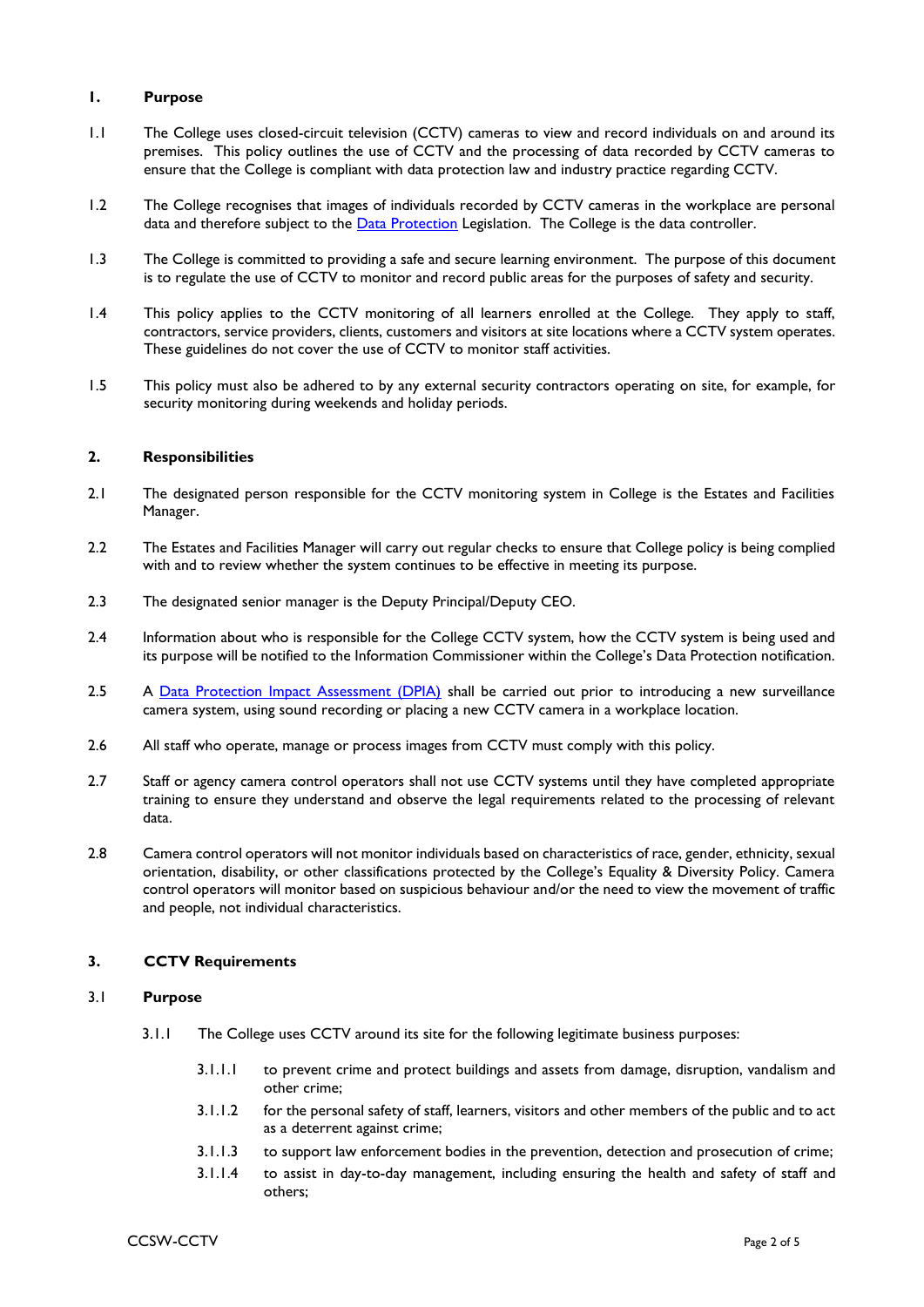- 3.1.1.5 to assist in the effective resolution of disputes which arise in the course of disciplinary or grievance proceedings;
- 3.1.1.6 to assist in the defence of any civil litigation, including employment tribunal proceedings;
- 3.1.1.7 to assist with traffic management issues; and
- 3.1.1.8 to monitor the security of buildings.

## 3.2 **CCTV Operation**

- 3.2.1 CCTV systems may operate 24 hours a day.
- 3.2.2 CCTV camera locations shall be chosen to minimise viewing of spaces not relevant to the legitimate purpose of the monitoring. As far as practically possible, CCTV cameras shall not focus on private homes, gardens or other areas of private property. The College will limit camera positions and views of residential housing to what is absolutely necessary.
- 3.2.3 Camera control operators will not view private rooms or areas through windows.
- 3.2.4 Any camera location/data/time information that is recorded with the images must be regularly checked for accuracy and changes promptly made to accommodate summer/wintertime and leap year changes.
- 3.2.5 Ideally all cameras should be linked to the main recording system at a central point on the site. If this is not possible, other recording systems on the site should also adhere to these guidelines.
- 3.2.6 The cameras and the associated recording equipment must be properly maintained. The Estates and Facilities Manager is responsible for arranging ongoing checks and maintenance of the CCTV system and must keep a log of all equipment and media malfunction, repairs, and replacements, and of all complaints or enquiries or incidents about the system together with the action taken. An equivalent system must be operated by the Network Services Manager/team for equipment that comes under their control.
- 3.2.7 The College will post signage at appropriate locations, which includes the image of a CCTV camera. These must be placed in highly visible positions and make sure the public are aware that they are entering a zone that is covered by surveillance equipment.
- 3.2.8 Camera operators will only conduct video observation of public areas of the College, they will not record sound.
- 3.2.9 The CCTV monitors displaying images are sited so that the images cannot be routinely viewed by anyone other than the operators of the equipment.
- 3.2.10 Access to the recorded images is restricted to those who need access to achieve the purpose(s) of the CCTV system.
- 3.2.11 Duty managers may ask to see CCTV footage as it relates to specific incidents under investigation where they have approval to do so from the Data Protection Officer, Estates and Facilities Manager or a member of the Executive Leadership Team (ELT).

#### 3.3 **Storage and Use of Recorded Images**.

- 3.3.1 Recorded material will be stored in a locked cupboard or safe, to maintain the integrity of any images, with access by authorised personnel only.
- 3.3.2 Recorded discs, digital images and derived photographs will be stored for a period not to exceed 30 days and will then be deleted or destroyed in a secure way.
- 3.3.3 The release of recorded footage or access shall be allowed to law enforcement in order to aid an investigation on the approval of the Data Protection Officer, Estates and Facilities Manager or a member of the Executive Leadership Team (ELT). Any such request must be valid and lawful and the College would normally have received a written request *(for example Schedule 2 Part 1 Paragraph 2 of the Data Protection Act 2018 "Crime and taxation")*.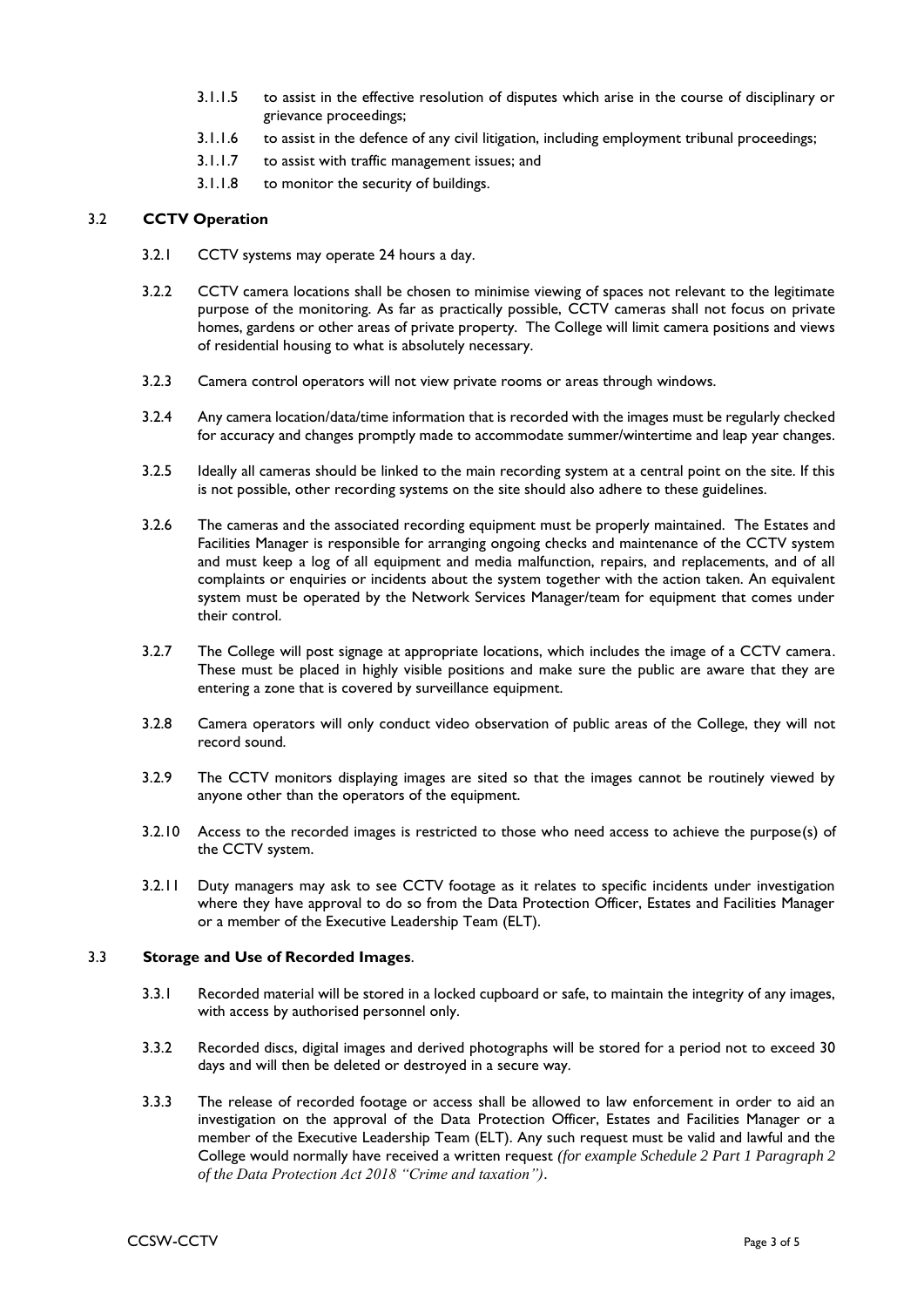- 3.3.4 Images from CCTV cameras shall not be routinely disclosed to other third parties, without express permission being given by the Data Protection Officer who shall ensure that the disclosure observes the Data Protection Legislation.
- 3.3.5 The Estates and Facilities Manager will maintain a log of all disclosures of CCTV images.
- 3.3.6 No images from the CCTV system or recordings in any format shall be passed to the media or placed on the internet.

# 3.4 **Viewing of Images**

- 3.4.1 The viewing of the recorded images, including still photographs taken from it, should take place in a restricted area, usually in the CCTV room. Individuals, other than those directly involved in the management and operation of the system, must not have access to the viewing without authority from the Estates and Facilities Manager, the duty manager *(in emergency cases only)* or the Data Protection Officer.
- 3.4.2 All viewings should be recorded into a CCTV register. This register will be available in the Estates and Facilities Office. The viewing operation must be logged as follows:
	- 3.4.2.1 date/time of the request;
	- 3.4.2.2 register reference number;
	- 3.4.2.3 the name of the person making the request;
	- 3.4.2.4 the reason for the request;
	- 3.4.2.5 date/time/location of the viewing session;
	- 3.4.2.6 the authoriser of the request;
	- 3.4.2.7 name of person managing the viewing session;
	- 3.4.2.8 who was present at the viewing;
	- 3.4.2.9 the name(s) and departments(s) of the viewer(s); and
	- 3.4.2.10 the outcome of the viewing session**;** and
	- 3.4.2.11 if appropriate, the date/time the images were moved to a secure location for later use for evidential purposes.
- 3.4.3 The rejection of a viewing request must be logged with details of the date/time of the request, the name of the requester, the reason for the request, the name of the authority rejecting the request, and the reason for the rejection.
- 3.4.4 The Estates and Facilities Manager or the duty manager must be consulted prior to any viewing if there is a likelihood of the stored images being used and/or retained for evidential purposes.
- 3.5 Subject Access Requests
	- 3.5.1 Data subjects may make a request for disclosure of their personal information and this may include CCTV images *(data subject access request)*. A data subject access request should be directed to the Data Protection Officer in accordance with College's Data Subject Rights Procedure.
	- 3.5.2 Images of third parties shall be obscured when disclosing CCTV data as part of a subject access request, or, where it is considered necessary to do so.

# **4. Licences**

- 4.1 The Private Security Industry Act 2001 requires that a Public Space Surveillance CCTV licence is required when CCTV operatives are supplied under a contract for services.
- 4.2 Contracts with any external security firms that operate within the College site must contain clearly defined responsibilities and should include guarantees about security, stipulate that such companies are responsible for the required Public Space Surveillance CCTV licences to cover their personnel, and that they have undertaken appropriate training by the company.